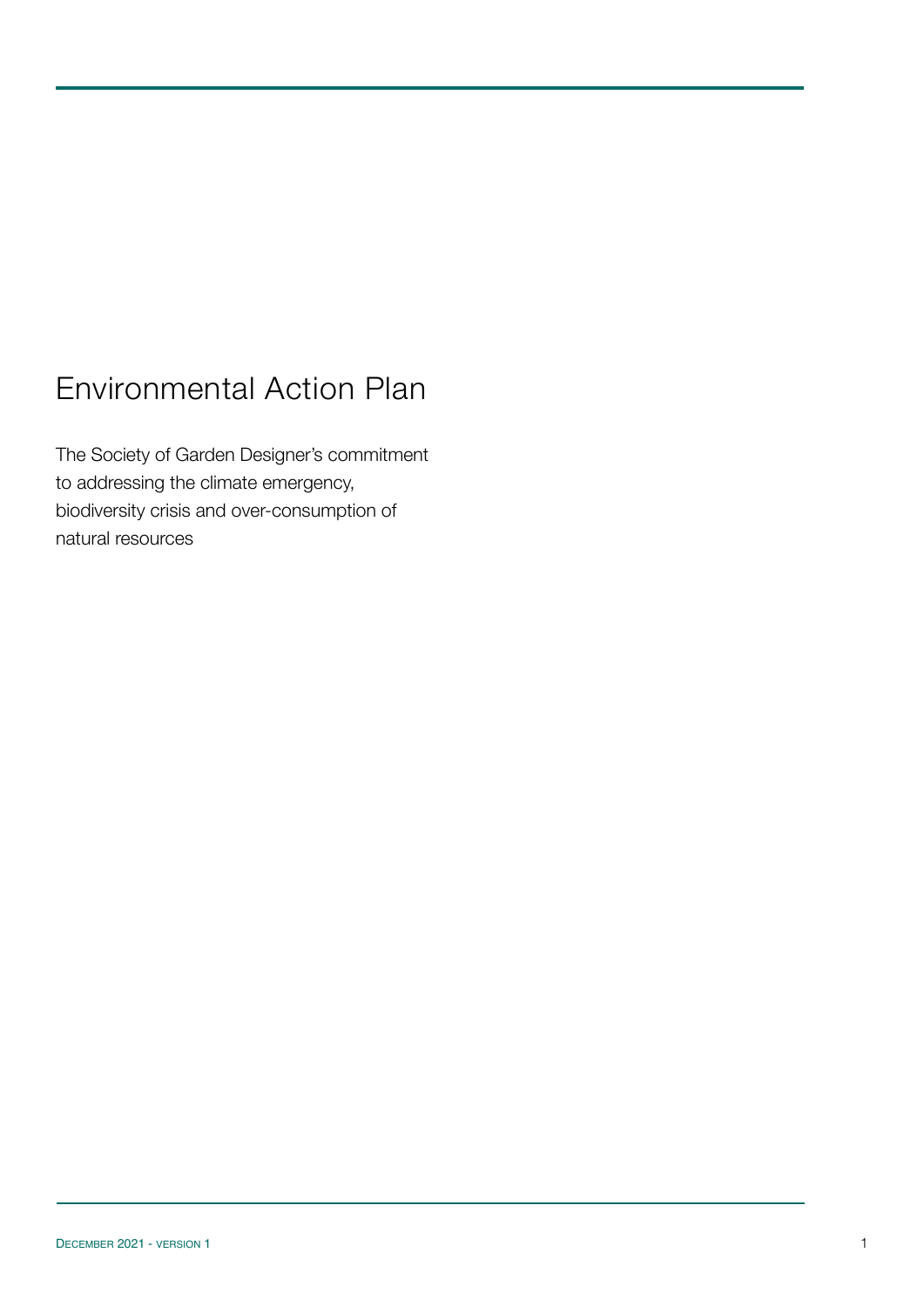## **FOREWORD**

We are in a climate emergency and biodiversity crisis. People are over-consuming natural resources and our current lifestyles are not sustainable, as defined by the UN Brundtland Commission "meeting the needs of the present without compromising the ability of future generations to meet their own needs".1

In the UK, the construction industry contributes 6.7% of its total carbon footprint.2 Whilst the contribution of landscape construction to these figures is unknown and is likely very small, there is clearly a culture of covering gardens in hard-landscaping or the ilk. This is likely to have a negative environmental impact, not just with regards to embodied carbon.

Half the world's population lives in urban areas and projections suggest that this will increase to 66% by 2050.3 Apart from the overconsumption of natural resources and having a severe effect on ecosystem services, expansion of urban areas also divides up land resulting in fragmentation of natural habitats.3

However, private urban gardens in the UK amount to 520,000 hectares with public parks and gardens adding a further 44,000 hectares, compared with a total area of

approx. 275,000 hectares of managed nature reserves in England, Wales and Scotland.<sup>4</sup>

This large amount of land therefore has the potential to sequester carbon, provide ecosystem services, and offer diverse habitats to help reverse the loss in biodiversity. Together, gardens and urban landscapes can help us to adapt to and mitigate climate change.

To do this will require fundamental changes to the way we approach design and build landscapes and gardens so they have a positive impact on the environment. This will require resources and training and better evidence to guide decision making.

This environmental plan sets out how The Society of Garden Designers will empower and support its members to make sustainable, nature-based design solutions; work with other landscape professionals to develop tools to help measure the environmental impact of their designs and advocate a change at the supply chain and at government level; and to lead through The Society's own sustainable business practice.

Rachel Bailey, MSGD, SGD Sustainability Officer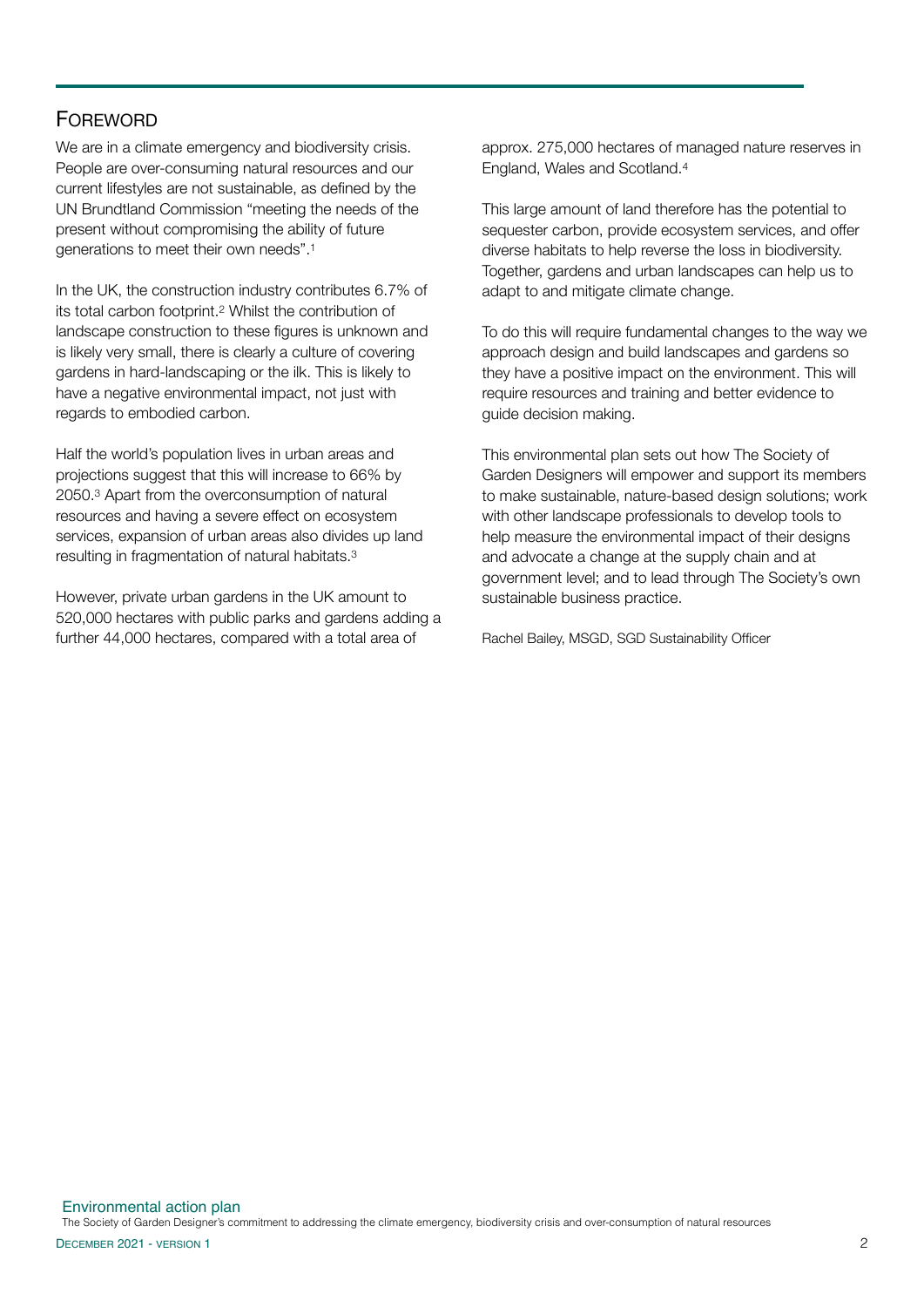## EXECUTIVE SUMMARY

In light of the climate and biodiversity emergencies, the Society of Garden Designers (The Society) has committed to take real and tangible action. The Society promises to support its members to tackle and adapt to these emergencies and to demonstrate how it and the wider landscape industry can produce landscapes that sequester carbon and thus contribute to the government commitments to reduce our green house gas emissions to zero by 2050.5

Taking the strategy of the Landscape Institute as its starting point, this report describes the overall mission and four strategic areas of direct action relevant to The Society and its members that The Society will undertake to address these issues.

The science has been abundantly clear: action is needed immediately on both climate and biodiversity immediately. In 2018, the Intergovernmental Panel on Climate Change (IPCC) reported that in order to keep the rise in global temperatures below 1.5°C this century, emissions of carbon dioxide would have to be cut by 45% by 2030.6 Just as critically, we must also take action on halting the decline of biological diversity: both as an objective in its own right, and to prevent further ecosystem collapse. In 2019, the Intergovernmental Science-Policy Platform on Biodiversity and Ecosystem Services (IPBES) showed that up to one million species could be

lost in coming decades,<sup>7</sup> more than ever before in human history.

The climate emergency and biodiversity crisis are explicitly linked, and there is a strong interrelationship between climate change, biodiversity loss, and human wellbeing. The landscape sector is at the juncture of these issues, and our response must address the existential threats to all three. It has been shown that people who feel connected to nature do more to protect it.8 As landscape professionals, we can create places that encourage a direct connection between people and nature through their own back gardens and the places they interact with daily, helping to promote pro-environmental behaviours.8 We can create gardens and landscapes that are designed not only reduce the carbon footprint but help sequester carbon and build resilience into our environments to help them adapt to already-inevitable climate shifts. Together this

will result in gardens and landscapes that have a positive environmental impact.

The Society has a duty to respond to these threats. In 2019, the Committee on Climate Change called on professional bodies in the landscape industry to step up their efforts in helping the UK meet its obligations:

"[We are] challenging the relevant professional bodies, to increase their level of engagement with members regarding climate change, and to improve the training,

guidance and professional accreditation they offer"9

The Society has responded to this call by developing a strategy focused upon four goals, relevant to The Society's role as a professional body:

- 1. Equipping the profession to provide solutions to climate change, biodiversity loss and overconsumption of natural resources
- 2. Regulating and monitoring the sector to encourage greater sustainability
- 3. Advocating for measures to address the emergencies with governments and industry
- 4. Leading through our own sustainable business operations.

These four goals are described in this report. which sets objectives for us to meet, work streams to deliver them, and examples of specific actions and commitments we will need over the next three to five years.

This action plan is aligned closely with that of the Landscape Institute's Climate and Biodiversity Action Plan (published in 2020).<sup>10</sup>

With this report, we are declaring that the Society of Garden Designers is committed to addressing the climate emergency, biodiversity crisis and overconsumption of natural resources.

We have a lot to do. To start with, we will help our members to address these issues whilst collaborating across the professional landscape industries to share resources.

Together, we can do so much more. Join us today and declare your commitment.

#### Environmental action plan

The Society of Garden Designer's commitment to addressing the climate emergency, biodiversity crisis and over-consumption of natural resources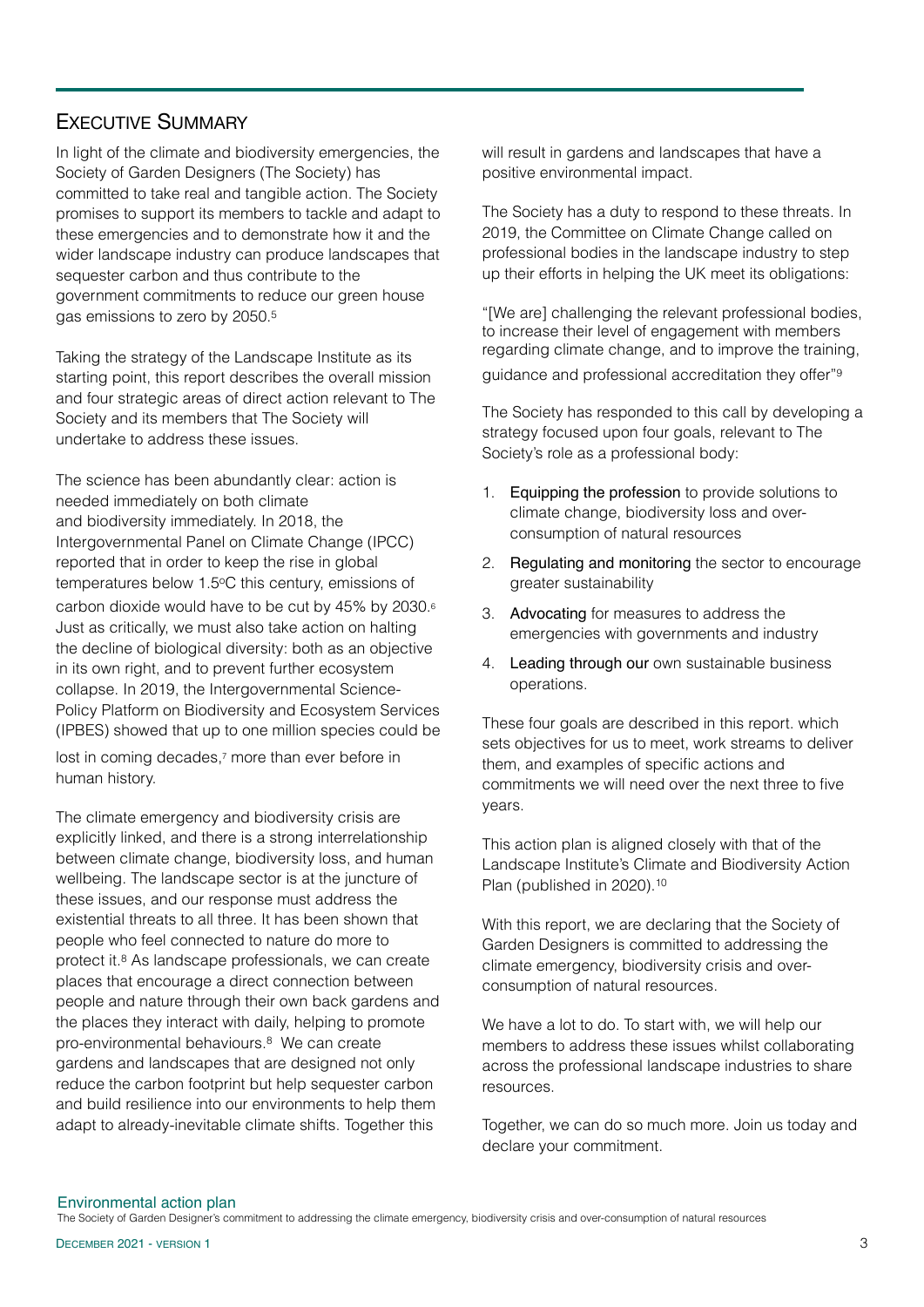## 1. GUIDANCE AND TRAINING

### WE WILL… EQUIP THE PROFESSION TO TACKLE THESE EMERGENCIES THROUGH THEIR BUSINESS AND THEIR WORK

Aligning with the Landscape Institute, this goal focuses on The Society's role as a source of guidance and training. Our role here is to equip the profession with the tools and resources they need to design, create, plan, manage and promote projects that address the biodiversity crisis and climate emergency. We will provide a hub for advice and knowledge-sharing between members, produce technical guidance and information assets, run training and networking events and use the combined expertise of our members to inform the practice of other professionals. We will work with other professionals in the industry to improve our practice and projects.

| <b>OBJECTIVES</b><br>We will |                                                                                            | <b>ACTIONS</b><br>How we can meet this objective                                                                                                                                                                                                                                                                                                                                                                                                                                                                                                                   |
|------------------------------|--------------------------------------------------------------------------------------------|--------------------------------------------------------------------------------------------------------------------------------------------------------------------------------------------------------------------------------------------------------------------------------------------------------------------------------------------------------------------------------------------------------------------------------------------------------------------------------------------------------------------------------------------------------------------|
| 1.1                          | Embed biodiversity and climate emergency<br>considerations into all our technical guidance | We already have a started to create a set of technical guidance notes on various<br>materials.<br>Develop a programme of guidance across subject areas<br>Add to the guidance notes - some in house and others in collaboration with the wider<br>profession, academics and experts in their field                                                                                                                                                                                                                                                                 |
| 1.2                          | CPD training                                                                               | Develop a programme of CPD<br>We already have available a series of webinars (as of Jan 2022) that offer<br>sustainable design solutions to the landscape industry<br>Share case-studies within the organisation and other landscape bodies<br>Develop a library of resources.<br>Encourage cluster groups to visit and attract speakers from local suppliers                                                                                                                                                                                                      |
| 1.3                          | Ensure that practitioners can measure the<br>environmental impact of their work            | In the first instance, promote the use of the Pathfinder tool to calculate the embodied<br>carbon & how long to carbon positive status<br>Develop a user-friendly tool to measure the impacts of their design using a UK-<br>specific embodied carbon tool and later an environmental impact assessment tool<br>working with other professional bodies and with suppliers<br>Determine how to measure changes in biodiversity due to the design?<br>Develop and disseminate a sustainability design framework that can be applied<br>throughout the design process |
| 1.4                          | Develop relationships to enable collaboration<br>between academics and SGD designers       | Invite academics to offer input into the guidance of landscape design<br>Collaborate with the Landscape Institute on this                                                                                                                                                                                                                                                                                                                                                                                                                                          |

### MEASURES OF SUCCESS

- Publish technical guidance notes on The Society's website and communicate these through the newsletter and journal.
- Develop and make available a library of resources including a comprehensive set of technical guidances for members and communicate these through the newsletter and journal.
- Incorporate a CPD programme on sustainability matters into The Society's existing CPD programme by Summer 2022.
- Initiate collaboration across the landscape professional organisations by end first quarter 2022.
- Set up an inter-landscape professional organisation working group by end of 2022 to address the issues set out in this plan and to instigate the development of an environmental impact assessment tool.
- Case-studies are recorded through the environmental impact assessment tool, which can be accessed by other members and shared with a wider audience.
- Academics as well as other experts in their field contribute to the technical guidance notes by December 2022.

#### Environmental action plan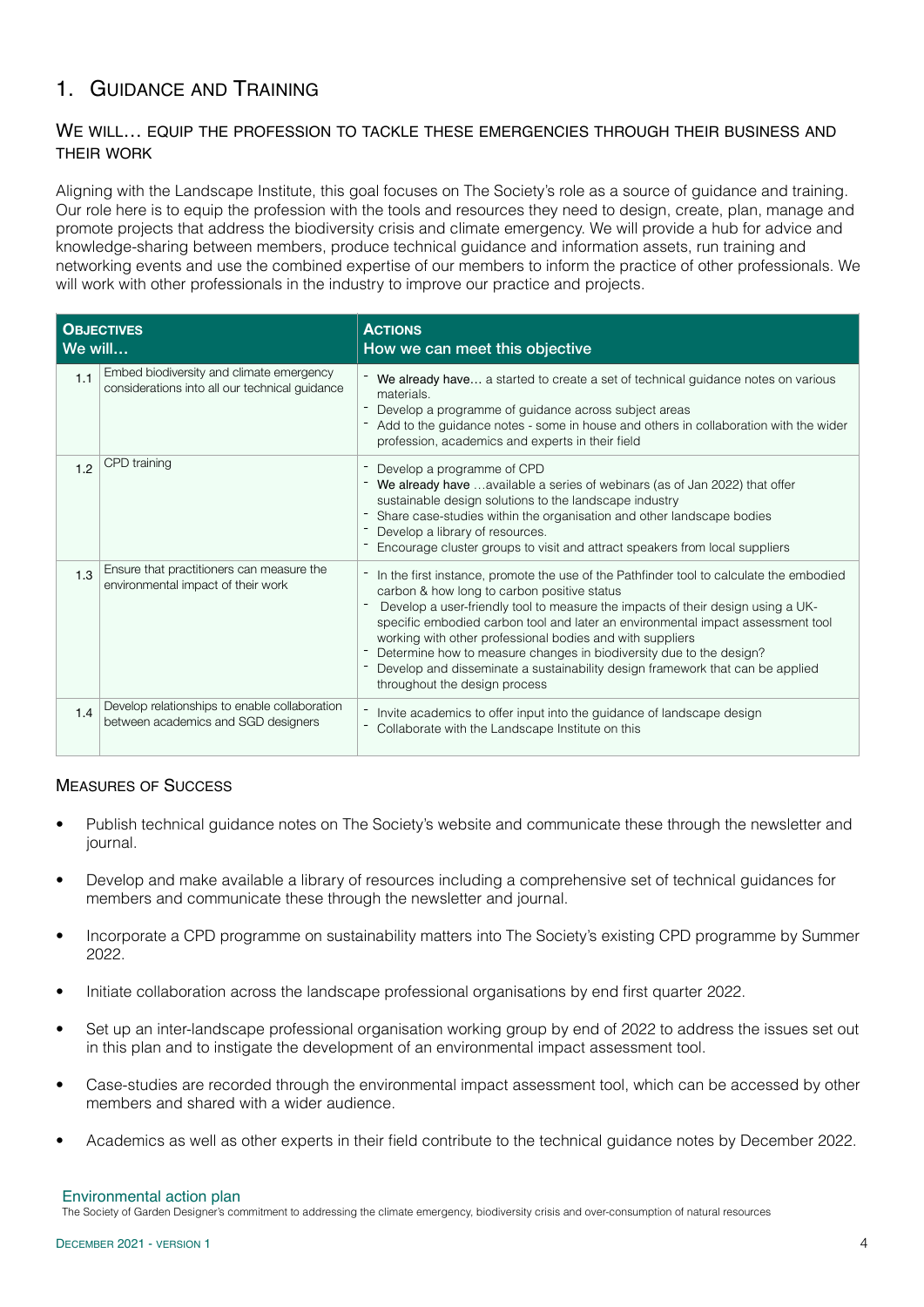## 2. REGULATION AND MONITORING

### WE WILL… USE OUR ROLE AS A REGULATOR TO MONITOR AND ENCOURAGE BEST PRACTICE

This goal focuses on The Societies' role as a regulator of professional competence. Our role here is to apply ethical and professional standards and duties, which ensure that being a Registered Member of The Society remains prestigious, respected and authoritative tole; to provide a monitoring and oversight of the sector, tracking trends and change over time; and to recognise exemplary practice through The Society's awards.

| <b>OBJECTIVES</b><br>We will |                                                                                                                   | <b>ACTIONS</b><br>How we can meet this objective                                                                                                                                                                                                                                                                                                                                                                                                                                                         |
|------------------------------|-------------------------------------------------------------------------------------------------------------------|----------------------------------------------------------------------------------------------------------------------------------------------------------------------------------------------------------------------------------------------------------------------------------------------------------------------------------------------------------------------------------------------------------------------------------------------------------------------------------------------------------|
| 2.1                          | Clarify and set new ethical and<br>professional duties in relation to<br>sustainability, climate and biodiversity | SGD's activities: update the Mission statement & Code of Practice<br>Adopt the LI/ IFLA Global Ethical Principles for the Landscape Profession? https://<br>landscapewpstorage01.blob.core.windows.net/www-landscapeinstitute-org/2020/07/<br>Global-Ethical-Principles-for-the-Landscape-Profession-consultation-draft-202007.pdf<br>After adoption, update the Mission statement & Code of Practice, implement and<br>develop guidance and resources for members to adhere to the new code of practice |
| 2.2                          | Revise / develop relevant CPD<br>requirements and qualification<br>pathways                                       | - Introduce a minimum standard of 5 hours compulsory CPD for all SGD members<br>per annum on sustainability-related matters<br>- We have already got an improved CPD recording system in place through an<br>online platform<br>- Revise/ develop a competency framework that aligns with the landscape Institute<br>and that has the biodiversity and climate emergencies at its heart<br>Develop more stringent environmental criteria for adjudication                                                |
| 2.3                          | Support member's businesses to<br>operate as low-carbon sustainable<br>businesses                                 | - Promote tools and resources for calculating the carbon footprint for small and medium<br>businesses<br>- Support members to write a sustainability policy for their business                                                                                                                                                                                                                                                                                                                           |
| 2.4                          | Monitor sector progress in<br>sustainable behaviour                                                               | - Embed sustainability metrics into future surveys to allow a measure of change to be<br>recorded<br>- Incentivise success in carbon measurement/reduction/biodiversity gain through case<br>studies - use them to promote the landscape sector as a leader in sustainability via social<br>media and our website<br>- Work with the landscape and construction sector to establish industry-wide<br>environmental targets and standards including carbon and waste reduction, and<br>biodiversity gain  |
| 2.5                          | Award best practice                                                                                               | -Develop a case-study library of best practice dedicated to these issues<br>- We have already Introduced a new SGD award categories celebrating best practice<br>in designing for the environment and sustainability to date.<br>- Embed more stringent environmental criteria for award entry across all relevant SGD<br>awards ensuring the 'best of ' is truly sustainable.                                                                                                                           |

#### MEASURES OF SUCCESS

- Publicly adopt the Global Ethical Principles for the Landscape Profession when finalised
- Members complete and record a minimum of 5 hours of CPD on sustainability matters out of a total 25 hours required per year by the end of December 2023.
- Award best practice through PR opportunities and through The Society's awards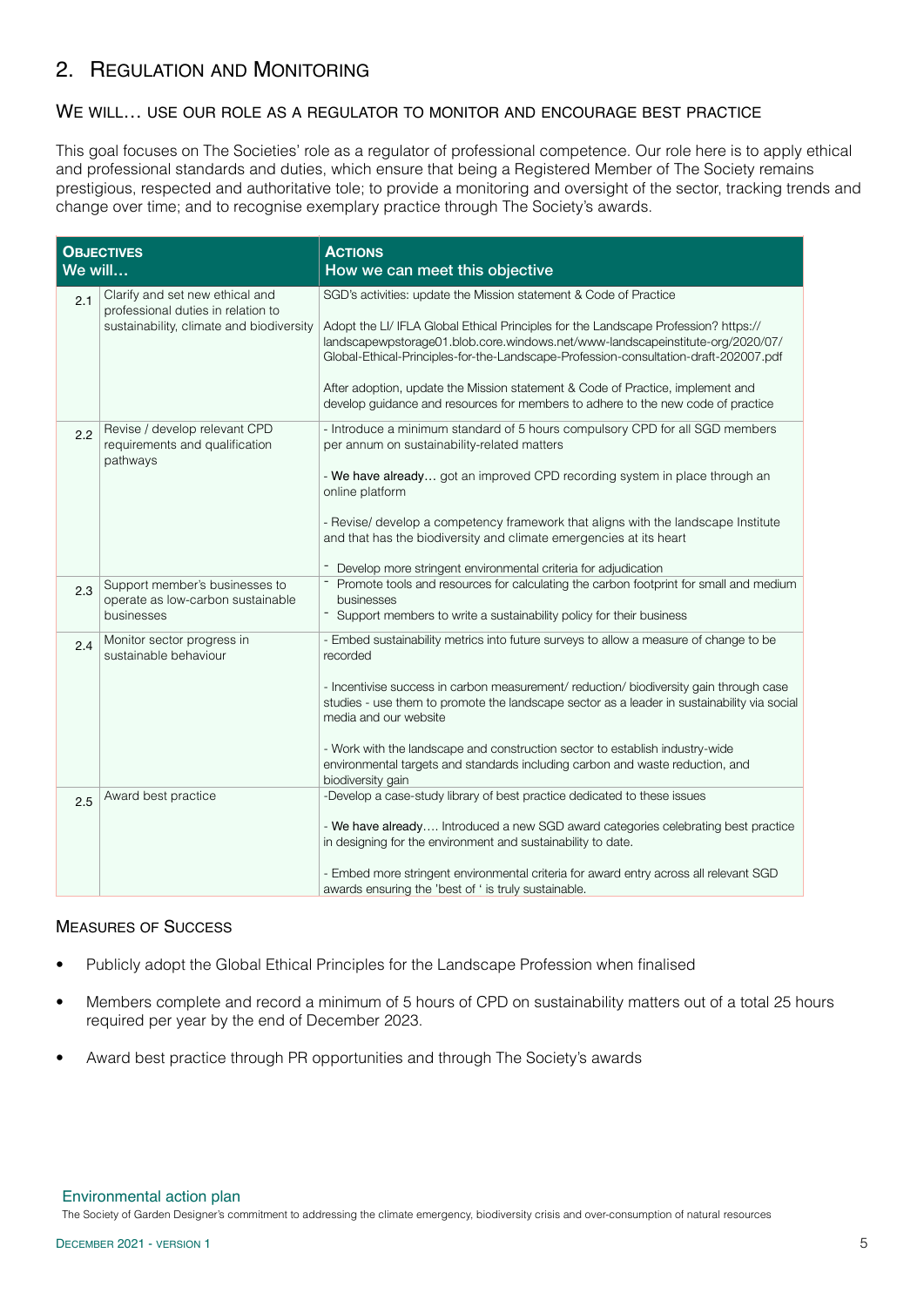## 3. POLICY AND ADVOCACY

#### WE WILL… ELEVATE THE VOICE OF LANDSCAPE IN ADVOCATING FOR GLOBAL CHANGE AND PUBLIC REFORM POLICY

This goal focuses on the Society's role as a national advocate for gardens as an important mitigator of climate change and biodiversity loss. Our role is to raise the influence and profile of the landscape sector and celebrate its successes, to lend our collective voice with the rest of the landscape industry to engage government and decisionmakers to shape public policy, to promote the role of our member's in addressing national issues and to build partnerships with professional bodies and other national stakeholders.

| <b>OBJECTIVES</b><br>We will |                                                                          | <b>ACTIONS</b><br>How we can meet this objective                                                                                                                                                                                                                                                                                                                                                                                                     |
|------------------------------|--------------------------------------------------------------------------|------------------------------------------------------------------------------------------------------------------------------------------------------------------------------------------------------------------------------------------------------------------------------------------------------------------------------------------------------------------------------------------------------------------------------------------------------|
| 3.1                          | Develop evidence based policies for<br>climate and biodiversity outcomes | - Develop a programme of subjects for policies<br>Create a research and evidence-base for the links between landscape and<br>climate/ biodiversity and how to maximise its impact<br>Connect with academics to help with this/ ask members for their help for potential<br>contacts                                                                                                                                                                  |
| 3.2                          | Advocate for public policy change                                        | Engage with the All Parliamentary Groups for Horticultural and Gardens (also see<br>3.4)                                                                                                                                                                                                                                                                                                                                                             |
| 3.3                          | Increase our engagement and<br>collaboration with others                 | Engage proactively with neighbouring professions (eg planning, ecology,<br>landscaping and architecture) to coordinate and share resources<br>Develop a relationship with landscape contractor's professional bodies (APL,<br>BALI) so they are receptive to new installation techniques and materials that help<br>meet our goals<br>Engage proactively with suppliers to produce lifecycle assessments of their<br>products and to avoid greenwash |
| 3.4                          | Stronger combined voice on the<br>emergencies                            | Join the LI and other landscape professional bodies to develop a set of agreed<br>policies, approaches and aims<br>Empower our members to extend their influence on these topics at the local level<br>through cluster groups.                                                                                                                                                                                                                       |
| 3.5                          | Promote our commitment to<br>addressing the emergency with the<br>public | Challenge national debates on broader climate and biodiversity issues such as<br>peat-use, artificial light at night, artificial turf/ plants<br>Promote award winners and relevant case studies through national press and<br>social media<br>Promote suppliers and products who fulfil the sustainability criteria through<br>sponsorship opportunities                                                                                            |

#### MEASURES OF SUCCESS

- Change in public policies that are pro-environment and landscape
- Positive changes in methods and techniques adopted and used by landscaper contractors
- Active engagement between the various professional landscape bodies to implement agreed aims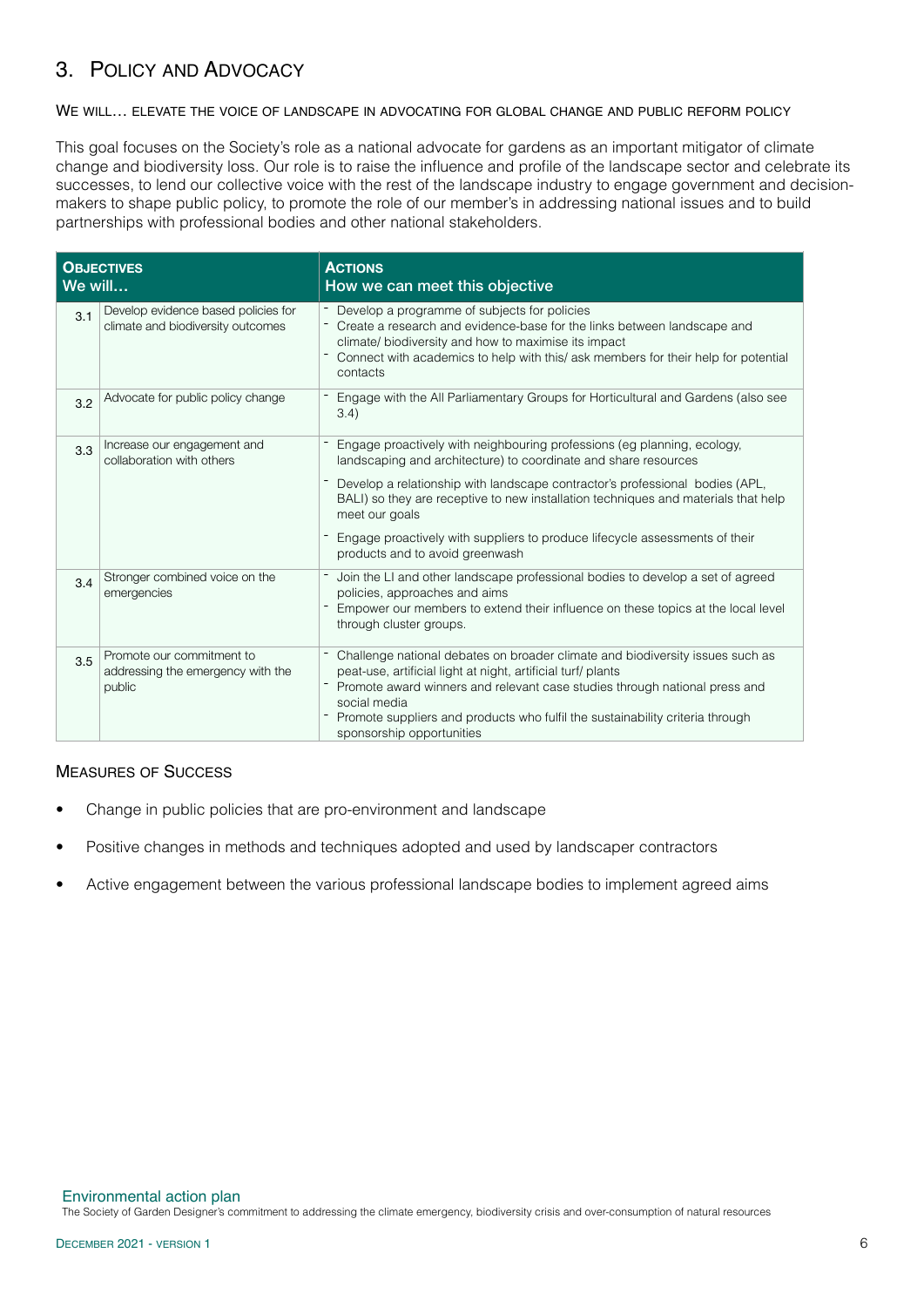# 4. THE SOCIETIES OWN FOOTPRINT

### WE WILL… ACT AS A SUSTAINABLE LEADER IN OUR OWN BUSINESS OPERATIONS

This goal focuses on the Society's role as an organisation in its own right. We are a Society that works in the interest of its members and the public and our role here is to lead by example in our own business practices, reducing our own carbon footprint, acting in a sustainable way, and ensuring that we are not setting a standard for others that we do not ourselves meet. By taking real actions and starting on this journey to improve, we will share what we learn and encourage others to follow.

| <b>OBJECTIVES</b><br>We will |                                                                           | <b>ACTIONS</b><br>How we can meet this objective                                                                                                                                                                                                                                                                                                                             |
|------------------------------|---------------------------------------------------------------------------|------------------------------------------------------------------------------------------------------------------------------------------------------------------------------------------------------------------------------------------------------------------------------------------------------------------------------------------------------------------------------|
| 4.1                          | Reduce our carbon footprint to net-<br>zero                               | - Carbon audit of The Society's business<br>Develop a schedule to reduce carbon footprint with SMART goals<br>Set a target to reduce our corporate carbon footprint                                                                                                                                                                                                          |
| 4.2                          | Change practice across the whole<br>business to reduce carbon emissions   | - Change practice across the business to reduce carbon footprint, such as at<br>conferences, symposia, in person CPDs, sponsors etc.<br>Work with / switch suppliers to promote sustainable practices throughout the supply<br>chain                                                                                                                                         |
| 4.3                          | Align our strategy with the UNSDGs                                        | - Review and update our three-year strategy to be inline with the United Nations<br>Sustainable Development Goals (UNSDG)                                                                                                                                                                                                                                                    |
| 4.4                          | Communicate and ensure we are<br>held accountable on these<br>commitments | Report against carbon reduction targets and sustainability in our annual reports<br>Report against our SMART Goals set for High level goals 1 to 4 - in the annual<br>report and to our members in the newsletter.<br>Investigate suitable method of environmental certification for the SGD and<br>implement it<br>Create business sustainability champions amongst members |

## MEASURES OF SUCCESS

- Develop and meet the schedule to reduce carbon footprint of The Society
- Develop environmental criteria for sponsorship and a strategy for phasing this in
- Regularly communicate to members reporting against our carbon reduction targets and sustainability through the Society's newsletter, journal and annual report.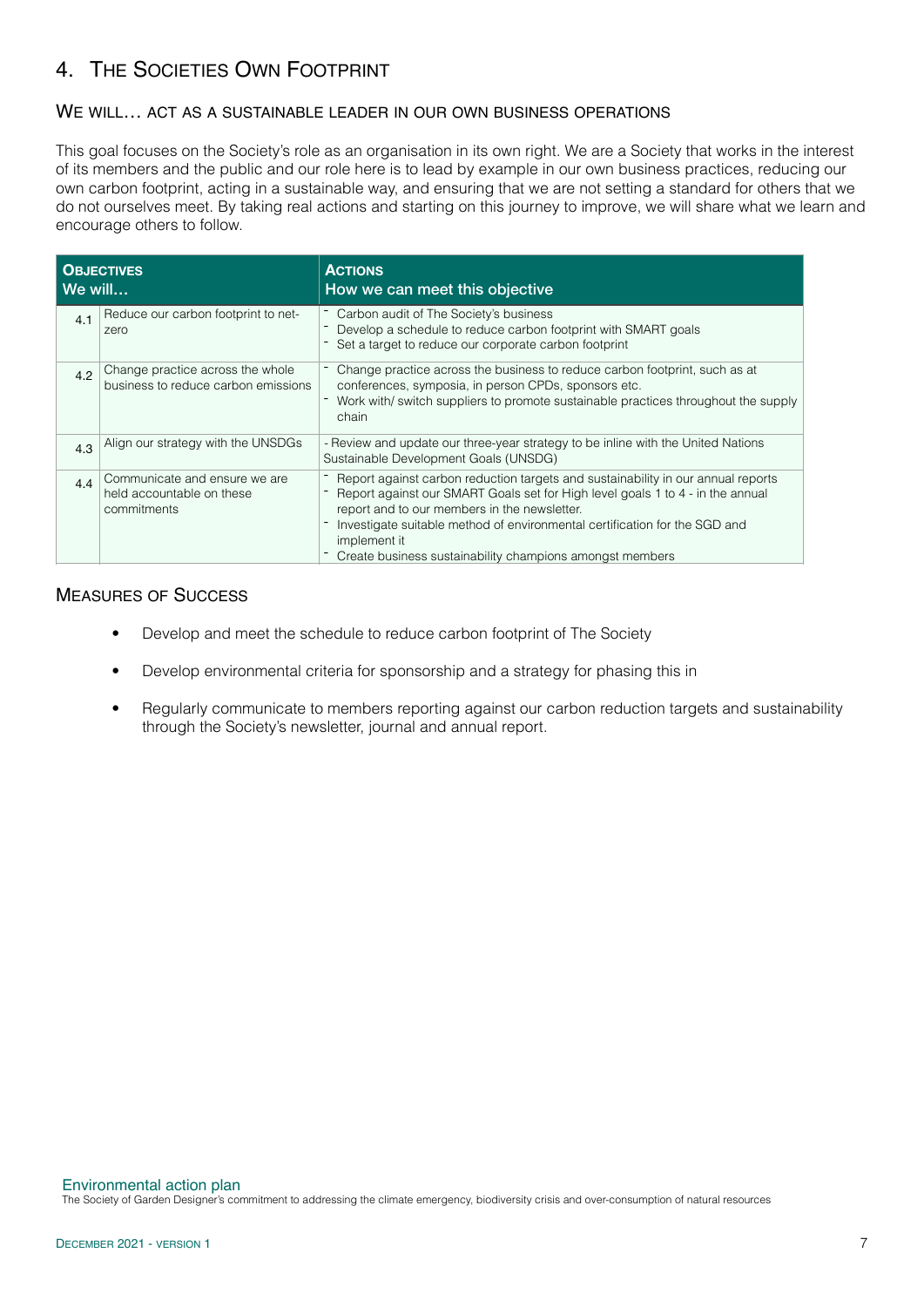# So far

In October 2021, The Society has set up a Sustainability Working Group with the overall aim of putting together an overall strategy as to how we are going to tackle the two emergencies. We intend to work within The Society and with other professional bodies to:

- Empower its members and provide tools so member's can create low carbon, high biodiversity gardens using sustainably sourced materials
- To deliver CPD to increase member's knowledge
- Educate the public to The Society's sustainability strategy
- Work with colleagues in other professional bodies and Influence partners to implement sustainability strategies

We have

- Created this report setting out the overall goals with their objectives and how we intend to meet these goals.
- Engaged with the Landscape Institute and the Association of Professional Landscapers and Horticultural Trades Association to work together in tackling the climate and biodiversity crises.

### BOX 1. AREAS FOR INDIVIDUAL PROFESSIONAL DEVELOPMENT

Gain an understanding of the climate emergency, the biodiversity crisis and the UN Sustainability Goals

• Through formal and informal CPD

| Translate an understanding of the issues into practice<br>Low carbon material specification<br>Low environmental impact/ nature-based design solutions | Design and manage for adaptation<br>Design for improved biodiversity<br>Design for reduced natural resource consumption and minimal<br>waste |  |
|--------------------------------------------------------------------------------------------------------------------------------------------------------|----------------------------------------------------------------------------------------------------------------------------------------------|--|
| Foster skills in collaboration<br>Work with contractors and your supply chain                                                                          | Work with ecologists and experts in their field on sustainability<br>matters                                                                 |  |
| Measure Impact<br>Before and after intervention                                                                                                        |                                                                                                                                              |  |
|                                                                                                                                                        |                                                                                                                                              |  |

#### Environmental action plan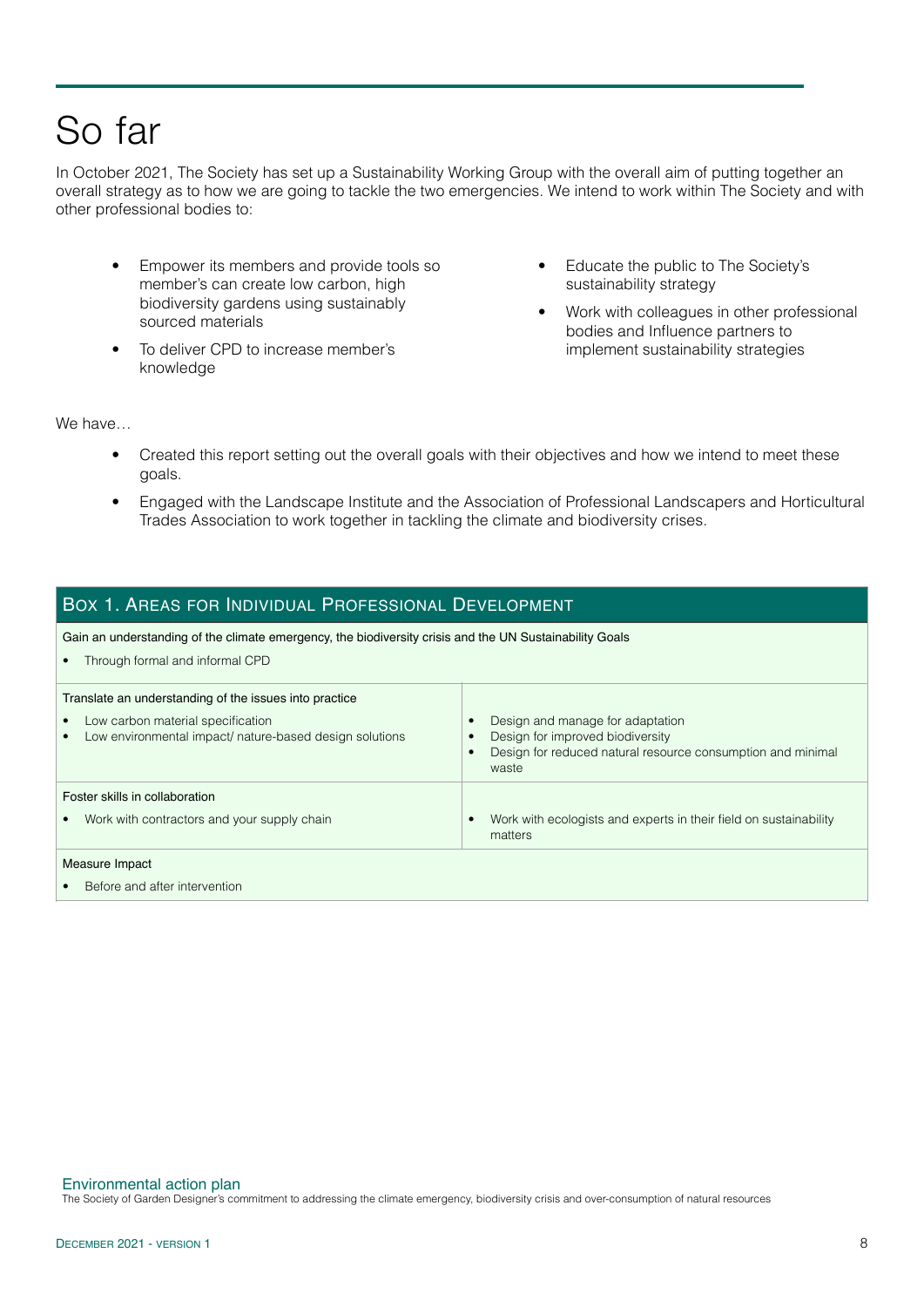# Next Steps

This action plan is only the beginning and acts as a statement of the Societies commitment. We will be monitoring progress against the objectives over the coming years and working with this sector to seek new avenues to create change.

This report also represents the areas over which we have direct control as a professional society. Landscape is by its nature a collaborative discipline; we will have much greater influence working together as a sector and in partnership with other professions.

#### HOW YOU CAN GET INVOLVED…

Send us feedback: If we have overlooked something, please let us know. This is a working document and will be updated regularly. We want to hear your ideas and feedback on the areas set out in this document: whether there are other things you think we could be doing as a professional body, or whether there are better actions we can take to meet these ambitions.

Join a working group: to deliver these objectives and make a real difference, we are going to need lots of people to get involved. Over the coming months and years, we will be establishing task-and-finish working groups and advisory panels to help us deliver several of the action areas contained in this document – for

instance those in Boxes 1 and 2. If you would like to volunteer to join one of these groups, please contact us.

Send us case studies: We will be researching and promoting practical examples of how our members can make a difference on-the-ground. If you have a case study of good (or even bad) landscape practice – across design, planning, management or science – please share.

Partner with us: Finally, whether you are a SGD member, another professional, an organisation, policymaker, decision-maker, etc. – if you can help us deliver the ambitions set out in this document, please get in touch.

All enquiries and comments to: rachel.sustainability@sgd.org.uk

| BOX 2. WORKING GROUPS TO:                       |                                                    |  |  |  |
|-------------------------------------------------|----------------------------------------------------|--|--|--|
| Develop CPD programme on sustainability matters | Engage with relevant organisations and researchers |  |  |  |
| Develop technical guidance notes                | Develop an environmental impact tool               |  |  |  |
| Collate resources to develop a library          | Support member's businesses                        |  |  |  |
| Engage with industry professionals              | Support The Society in achieving Goal 4            |  |  |  |
|                                                 |                                                    |  |  |  |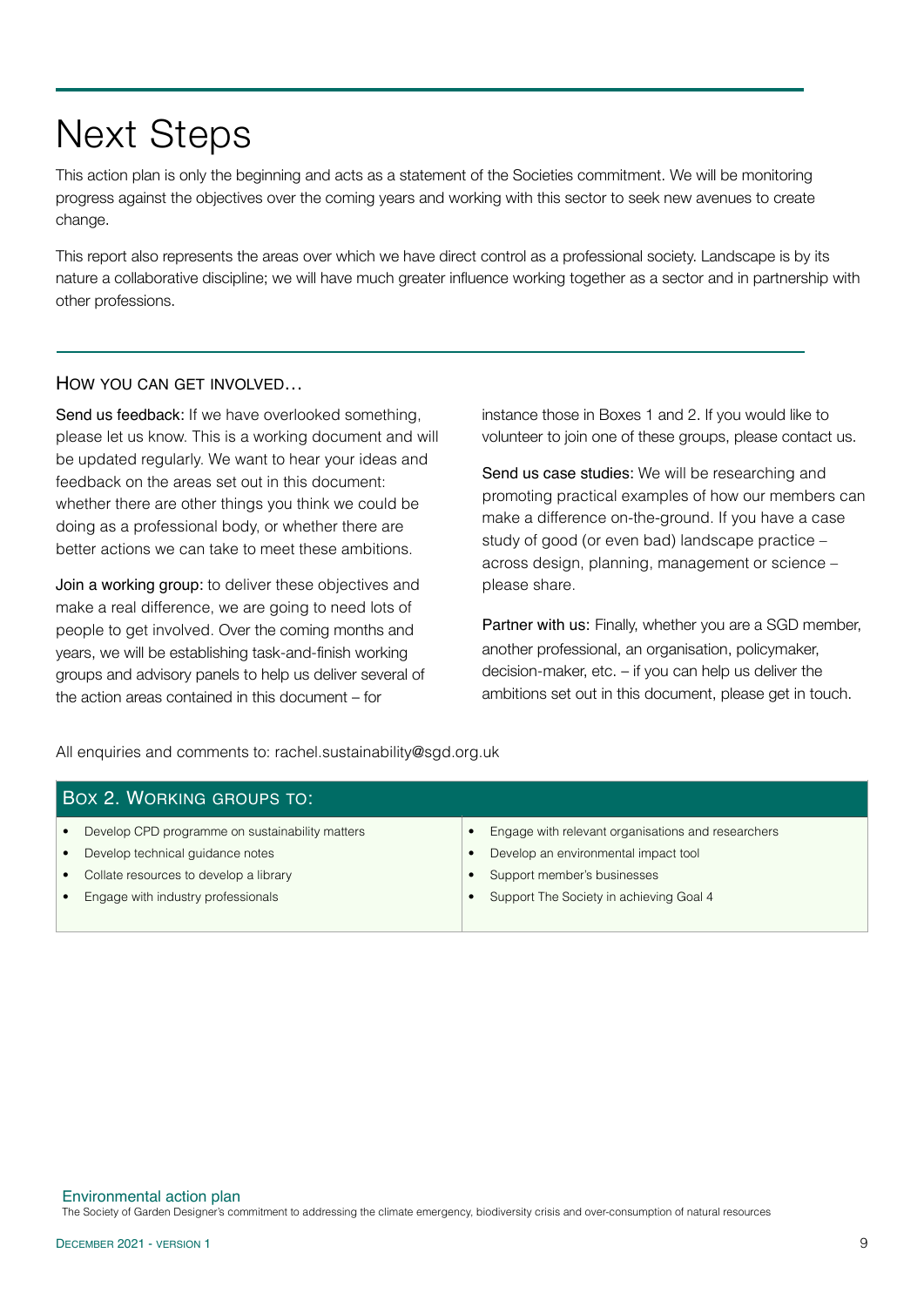# **References**

- 1. World Commission on Environment and Development. (1987). Report of the World Commission on Environment and Development: Our Common Future. UN Documents: Gathering a Body of Global Agreements.
- 2. Carbon Footprint: Exploring the UK's Contribution to Climate Change. Report. March 2020. WWF.
- 3. N. Kabisch et al. (eds.), Nature‐based Solutions to Climate Change Adaptation in Urban Areas, Theory and Practice of Urban Sustainability Transitions, Chapter 1: p1-11). Accessed 12 December 2021.
- 4. [https://en.wikipedia.org/wiki/National\\_nature\\_reserves\\_in\\_England](https://en.wikipedia.org/wiki/National_nature_reserves_in_England); https://en.wikipedia.org/wiki/ National\_nature\_reserve\_(Scotland); [https://en.wikipedia.org/wiki/National\\_nature\\_reserves\\_in\\_Wales](https://en.wikipedia.org/wiki/National_nature_reserves_in_Wales). Accessed 12 December 2021.
- 5. Climate Change Act 2008 (amended 2019).
- 6. IPCC special report, Global Warming of 1.5oC Oct. 2018 <https://www.ipcc.ch/sr15/>
- 7. Global Assessment Report on Biodiversity and Ecosystem Services, Intergovernmental Science-Policy Platform on Biodiversity and Ecosystem Services (IPBES), April 2019
- 8. Mackay and Schmitt (2019). Do people who feel connected to nature do more to protect it? A meta-analysis. Journal of Environmental Psychology (65): p.1-9.
- 9. Committee on Climate Change, Progress in preparing for climate change 2019 Progress Report to Parliament (10 July 2019), https://www. theccc.org.uk/publication/ progress-in-preparing- for-climate-change-2019 progress-report-to-parliament/
- 10. Landscape Institute Climate and Biodiversity Action Plan. May 2020